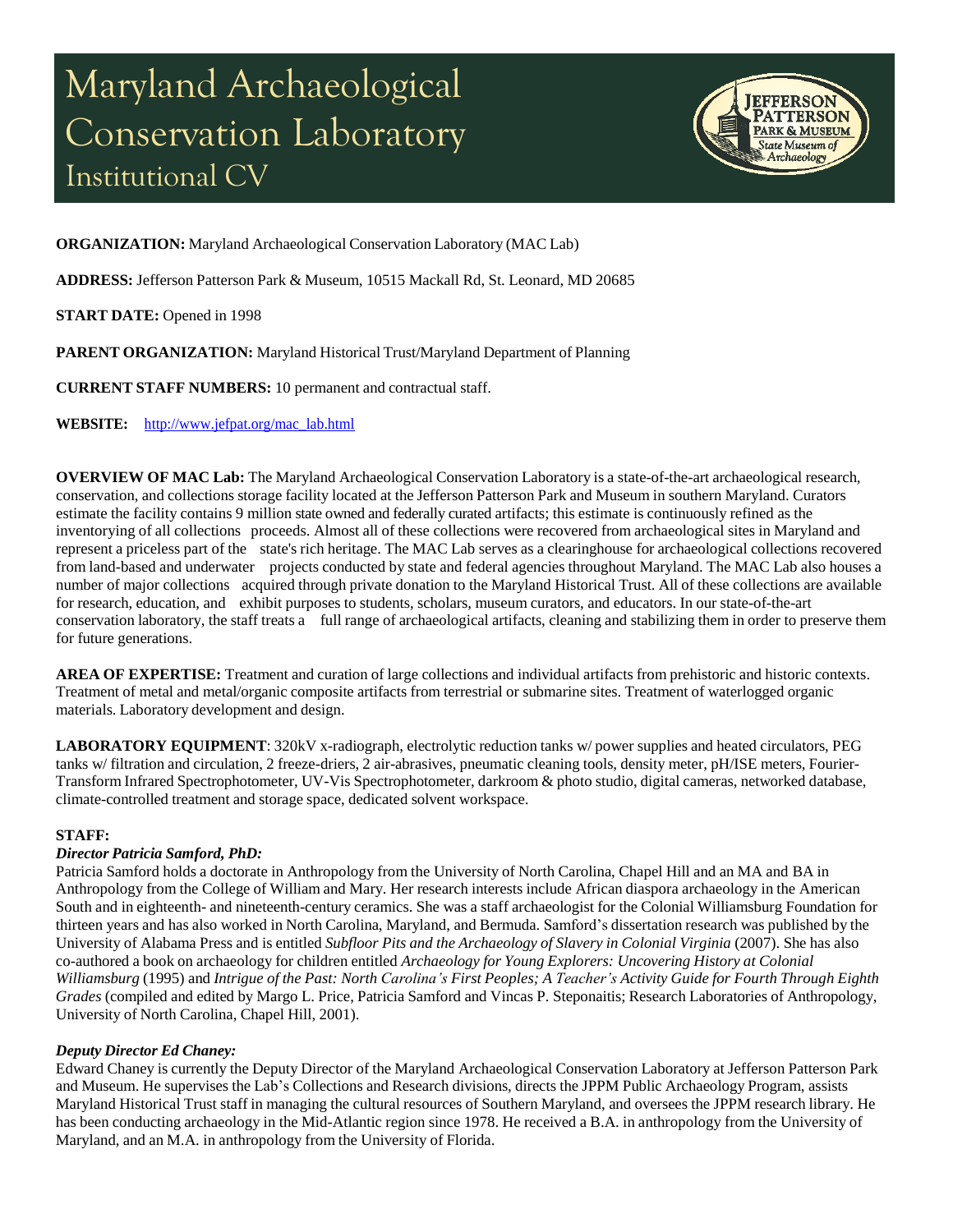## *Curator of State Collections Rebecca Morehouse:*

#### Curator of State Collections Rebecca Morehouse:

Rebecca Morehouse received her B.A. in Anthropology and English from the State University of New York, College at Geneseo in 1995 and her M.A. in Anthropology with a concentration in Museum Studies from The George Washington University in 1997. She has twenty years of experience in archaeological collections curation. Prior to becoming the Curator of State Collections at the MAC Lab, she was the Curator for the State Highway Administrations Archaeological Collections (1998-2002). As part of her studies in Anthropology, she interned at the National Park Service, Native American Graves Protection and Repatriation Act Office (1997), Alexandria Archaeology (1996), the Ford's Theatre National Historic Site (1996-1997), and the New York State Museum (1994).

## *Curator of Federal Collections Sara Rivers Cofield:*

Sara Rivers Cofield received her Bachelor of Arts from Murray State University in 2000 and her Masters of Applied Anthropology from the University of Maryland, College Park in 2002. She has seven years of experience in prehistoric and historic archaeological fieldwork and its associated laboratory processing. Since 2002, Sara has focused on curation, collections management, and conservation assessments of archaeological collections in Maryland. Her past positions include Curation and Conservation Assistant at Historic St. Mary's City (2002-2004), Research Assistant at Monocacy National Battlefield (2001-2002), and Archaeological Laboratory Aide for the Maryland-National Capital Park and Planning Commission of Prince George's County (2000-2004). Rivers Cofield is the Chair of the Curation and Collections Committee for the Society of Historical Archaeology (2016-Present) and Co-Chair of the Archaeological Collections Consortium (2018-Present).

## *Head Conservator Nichole Doub:*

Nichole Doub holds an MSc in Conservation for Archaeology and Museums and a MA in Principles of Conservation from University College London in England and a BA in Classical Archaeology from the University of North Carolina at Chapel Hill. Her specializations include archaeometallurgy and East Mediterranean/Eastern European archaeology. Before coming to work at the MAC Lab, Nichole was the Archaeological Objects Conservator at the Royal Albert Memorial Museum in Exeter, England where she worked on a range of Roman, Anglo Saxon and Medieval material from the Princesshay excavations. She has also participated in conservation projects at the Fitzwilliam Museum (University of Cambridge), the National Trust, English Heritage and the archaeological excavations at Çatalhoyuk, Turkey, Noviodunum (Romania) and Kaman Kalehoyuk (Turkey).

#### *Conservator Heather Rardin:*

Heather Rardin was awarded an MA in the Conservation of Archaeological and Museum Objects from Durham University in the United Kingdom, and a BA in Archaeology and Culture of the Ancient Near East from Lycoming College. In conjunction with archaeological objects, she specializes in the conservation of historical/technical objects and her interests include outdoor sculpture conservation, disaster preparedness and emergency response, and collections care. Heather has previously worked at the Lincolnshire Archives (UK), the Smithsonian Institution National Air and Space Museum, Historic St. Mary's City, and in private practice within the greater Washington, D. C. metropolitan area.

#### *Conservator, Francis Lukezic:*

Francis Lukezic received an MSc in Conservation Practice, with a focus on museum and archaeological objects, from Cardiff University in the United Kingdom and a BA in Art Conservation from the University of Delaware. In addition to archaeological artifacts, she also specializes in the conservation of ethnographic objects and maintains great interest in conservation science. Her previous conservation experience includes working at the ancient Agora site in Athens, Greece with The American School of Classical Studies, the Smithsonian National Museum of the American Indian in Washington D.C., and the State of Delaware Division of Historical and Cultural Affairs.

#### *Conservation Technician Gareth McNair-Lewis:*

Gareth McNair-Lewis received his BA degree in Anthropology/Archaeology from Oakland University in Rochester, Michigan. His previous work includes the conservation of civil war objects from CSS Alabama and USS Tulip at the Washington Navy Yard and the conservation of early 18<sup>th</sup>-century historic objects on the Whydah pirate ship project in Cape Cod, Massachusetts.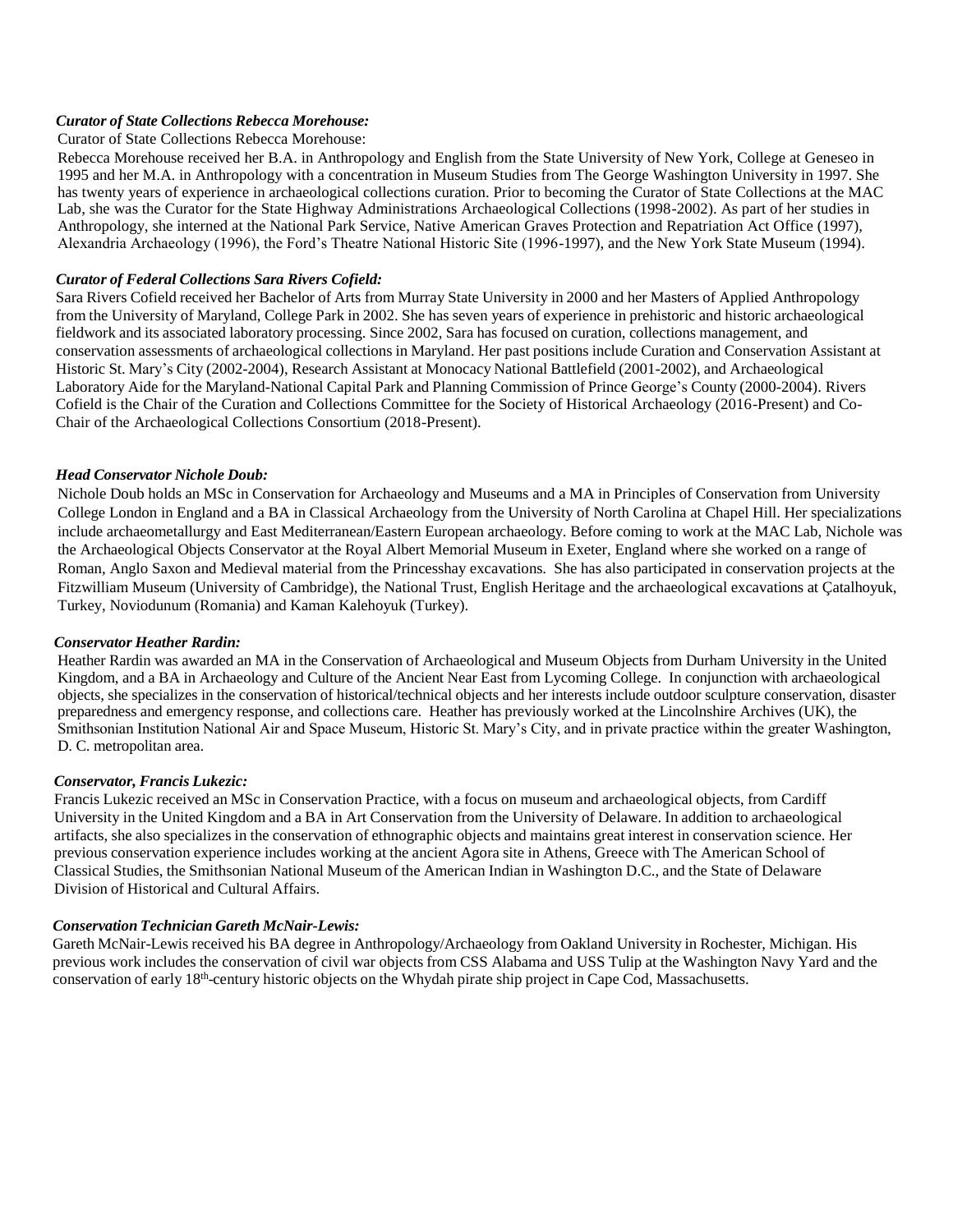## **CURATION**

**State Curation Experience:** The State of Maryland's archaeological curation program is responsible for the long term care and preservation of the State's archaeological collections and their associated documentation. These collections, an estimated 8 million artifacts, include a wide range of cultural material representing 12,000 years of human history in Maryland. The majority of these collections have been generated through professional archaeological investigation, although some of the collections have been donated by avocational archaeologists. Along with the perpetual care of the archaeological collections, it is the mission of the State of Maryland's archaeological curation program to make these collections accessible for research and exhibit.

## **RECENT ACCESSIONS:**

Clagett's Brewery, 18BC38: a 18<sup>th</sup>- and 19<sup>th</sup>-century brewery and brewer's household.

**Albemarle Rowhouses, 18BC48, 18BC49, 18BC50**: five 19th-century rowhouses and the rear yards of a middle and upper-class neighborhood in Baltimore.

**Shot Tower Metro, 18BC66**: 19th-century commercial and residential structures and a late 18th-century privy.

Data Recovery at Jackson Homestead, 18MO609: a 19<sup>th</sup>- to early 20<sup>th</sup>-century African-American homestead.

**Data Recovery at Anderson Branch, 18MO595**: a late Archaic to early Woodland quartz workshop and quarry.

Data Recovery at Salubria, 18PR692: a 19<sup>th</sup>-century plantation site.

**Bladensburg Archaeological Excavations**, **18PR96**: a late  $18<sup>th</sup>$ - to early  $19<sup>th</sup>$ -century tavern site.

**18PR982**: a mid-18<sup>th</sup>- to early  $20<sup>th</sup>$ -century house site 18PR983: a mid-18<sup>th</sup>- to early 20<sup>th</sup>-century house and mercantile site.

**Data Recovery at Hoke Grove, 18FR989**: a late 19<sup>th</sup>- to early 20<sup>th</sup>-century house, blacksmith shop, farm, and lime kiln site.

#### **CURRENT AND RECENT CURATION PROJECTS:**

The following collections are currently being rehoused and organized, replacing all unstable and acidic packaging materials, identifying artifacts that may need conservation and pulling artifacts into study collection cabinets to make them more accessible to future researchers:

**Oxon Hill Manor, 18PR175**: an early  $18<sup>th</sup>$ - to early  $20<sup>th</sup>$ -century manor house site.

Owings Mills Town Center Project, 18BA330, 330A, 331, 332: a series of mid to late 19<sup>th</sup>-century to early 20<sup>th</sup>-century tenant house sites.

Camden Yards Excavations, 18BC78-92: a series of early 19<sup>th</sup>- to mid-20<sup>th</sup>-century rowhouse and commercial warehouse sites.

The following collections are currently be catalogued by volunteers at the Maryland Historical Trust's archaeology lab:

**Chapel Point, 18CH79**: an early to late Woodland shell midden site.

**Rosenstock, 18FR18**: a late Woodland village site.

**Mason Island II, 18MO13**: a late Woodland village site.

# **CURRENT LOANS TO INSTITUTIONS FOR EXHIBIT OR RESEARCH:**

RFL Museum of African American History, Baltimore MD Fort McHenry, Baltimore, MD Historic London Town and Gardens American Indian Heritage Society, Waldorf, MD Walters Art Museum, Baltimore, MD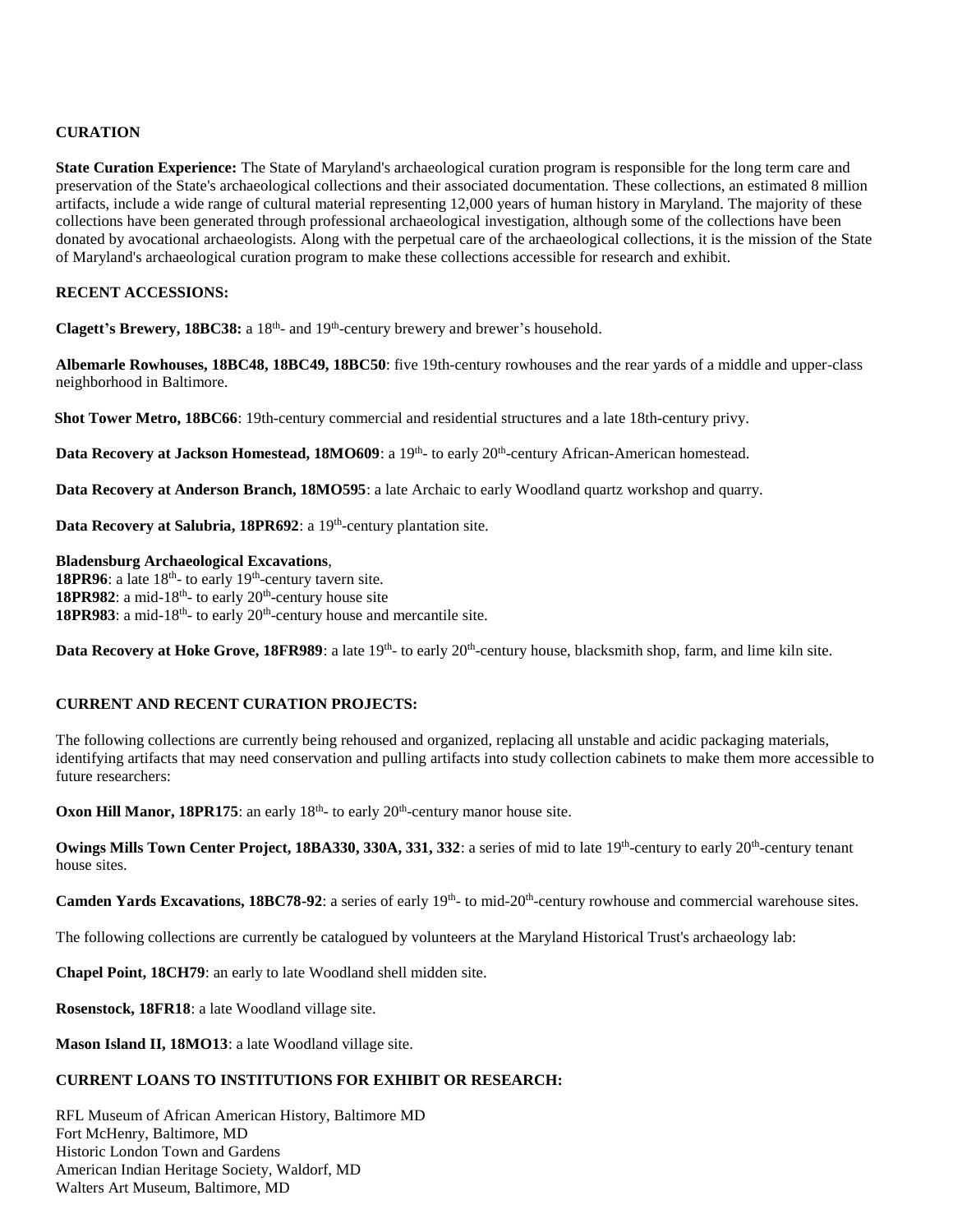University of Delaware Center for Archaeological Research, Newark, DE National Museum of Natural History, Smithsonian, Washington, DC Havre de Grace Maritime Museum. Havre de Grace, MD Susquehanna State Park

**Federal Curation Experience:** Curation of 1,108 cubic feet of artifacts, 56.8 linear feet of records, and 33.6 GB of digital data for 29 Federally-owned facilities or military installations. The MAC Lab ensures that these collections are stored and inventoried in accordance with Federal regulation 36CFR§79. In addition to maintaining the artifacts according to professional museum standards, the Federal curator administers loans, creates educational materials for clients, and generates web pages that make the collections accessible for research.

# **CURRENT AND RECENT FEDERAL CURATION PROJECTS:**

**All Clients:** Expanding the Diagnostic Artifacts in Maryland webpage to include small finds and incorporating Federal collections to make them accessible via the web.

**Army and Navy Clients:** Using Department of Defense Legacy Resource Management funds to upload existing digital records to tDAR (the Digital Archaeological Record) to determine the feasibility and cost/benefit of adopting tDAR for digital data management. Fort George G. Meade: Attending annual Earth Day event to reach a large audience with educational materials about archaeology and Ft. Meade's collections.

**Joint Base Andrews:** Creating an exhibit about the archaeological resources at Joint Base Andrews for their Cultural Resources office.

## **CONSERVATION**

## **CURRENT AND RECENT CONSERVATION PROJECTS:**

**Museum of the American Revolution** - 12 cannon are being included in both the outdoor and indoor displays of this new museum in Philadelphia, PA, commemorating the American Revolutionary War. The cannon required chemical stabilization and the applications of protective coatings to prepare for the installation.

**City of Deadwood, South Dakota -** Artifacts recovered from excavation of the historic Chinatown District of Deadwood included 5 revolvers, 168 Chinese coins, 48 coins and an opium pipe. X-radiography and meticulous cleaning and stabilization of these artifacts provided the archaeologists with valuable information for the interpretation of their site.

**Alexandria Archaeology: Carlyle Warehouse** - The first public building in Alexandria, VA was uncovered during development excavations. The wood foundations were removed by the MAC Lab conservation staff and will undergo polyethylene glycol impregnation followed by freeze drying, making it possible for the timbers to go on future display.

**National Park Service: Mudd Tea Set** - A pewter coffee and tea set, purported to belong to Dr. Samuel Mudd, had badly deteriorated in the salty and humid environment of Fort Jefferson. Corrosion was carefully stabilized to prevent further loss of material and the surface underwent delicate cleaning to reveal historic repairs.

#### **RESEARCH**

**Southern Maryland Regional Center:** The Southern Maryland Regional Center (SMRC) is a satellite office of the Maryland Historical Trust, and is currently administered by the MAC Lab. Since its creation in the early 1980s, the SMRC has conducted archaeological fieldwork throughout Southern Maryland, and has provided local citizens, non-profit institutions, and government agencies with advice and guidance on numerous issues related to archaeology and historic preservation. Hundreds of newly-found sites have been recorded by SMRC archaeologists over the years. Excavations have been conducted on sites as diverse as a Late Woodland palisaded village, a Contact Period Native American house site, the 17th c. home of the third Lord Baltimore, and a 19th c. lighthouse and Civil War hospital.

**JPPM Public Archaeology Program:** This project, administered by MAC Lab staff, has been ongoing since 1996. It is designed specifically to allow members of the public, of all ages, to join professional archaeologists in the excavation of an actual site. Field work takes place for about 2 months a year, with lab work the rest of the year. Hundreds of volunteers from across North America have gotten to help excavate a 17th c. quarters site, a post-bellum African-American house site, and an 18th c. plantation complex.

## **CURRENT AND RECENT RESEARCH PROJECTS:**

**Maryland Unearthed: A Guide to Archaeological Collections at the Maryland Archaeological Conservation Laboratory:**  Maryland Unearthed provides searchable access to almost 300 of the important archaeological collections maintained by the Maryland